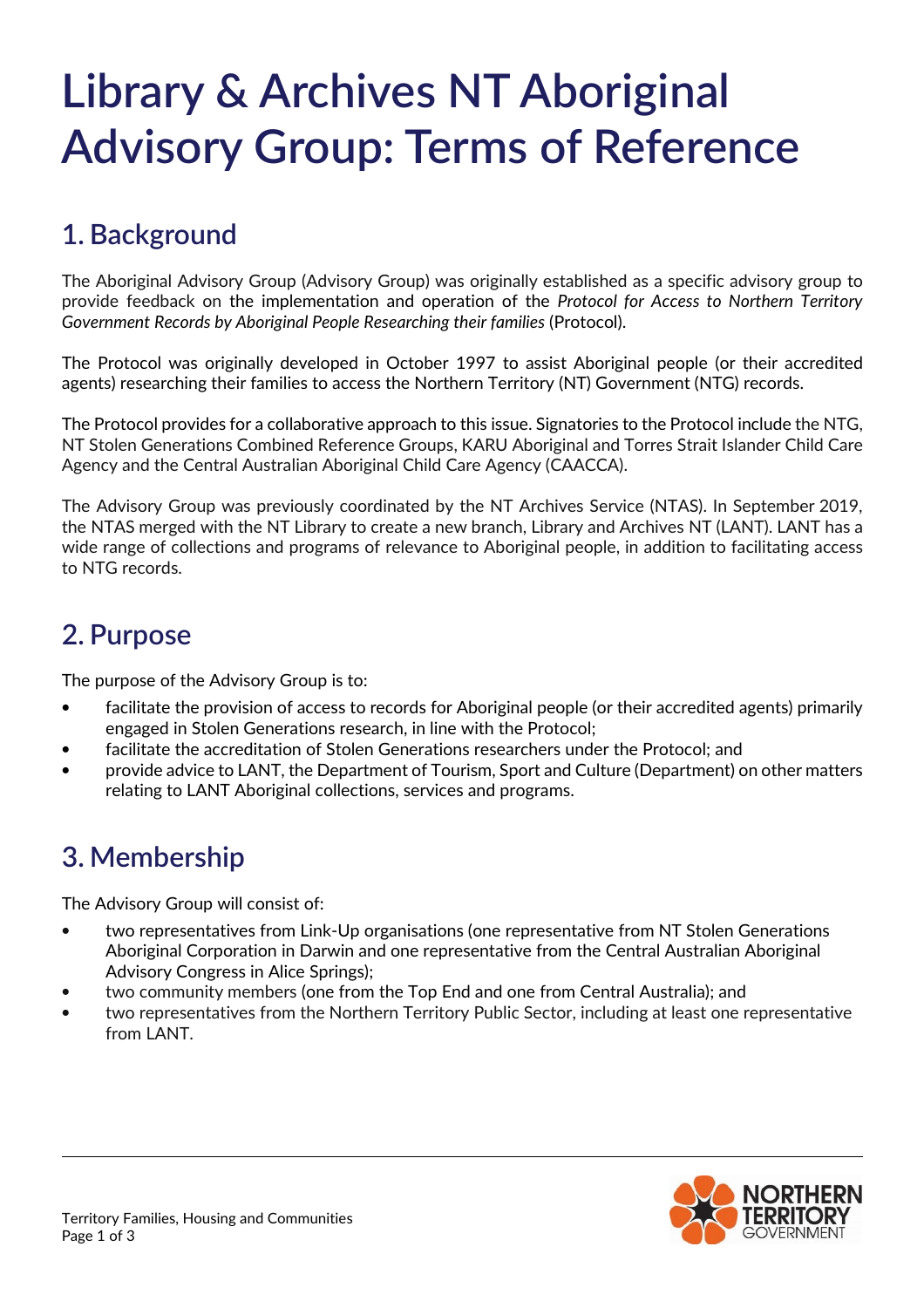# **4. Nomination and Appointment Process**

Nominations for the community membership positions on the Advisory Group will be sought through advertisements and on the Departmental website. Key stakeholders and organisations may also be invited to nominate a representative.

Nominations for the community membership positions will be by an Expression of Interest (EoI).

EoIs must demonstrate the contribution that the nominee can make to the Advisory Group, including but not limited to:

- a commitment to assisting Aboriginal people affected by historic policies of separation;
- required skills, expertise, knowledge or experience in Aboriginal history, with a specific focus on Stolen Generations matters;
- an understanding of the issues, policies and process required to facilitate the provision of access to records to Aboriginal people, for research purposes;
- demonstrated ability to work with, and represent, a diverse stakeholders with a range of values, interests, backgrounds and expertise;
- ability to facilitate and promote the dissemination of information to stakeholders; and
- ability to commit the required time to the Advisory Group to fulfil its purpose.

Representatives from Link-up will be nominated by the Link-Up organisations.

Representatives from the NTG will be selected via internal administrative processes.

Recommendations for the membership positions and the position of Chairperson for the Advisory Group will be submitted by the Chief Executive Officer (CEO), to the Minister for Tourism, Sport and Culture for selection and appointment.

#### **5. Roles**

The role of the Advisory Group is to:

- provide advice to LANT on the operation and review of the Protocol;
- provide advice to LANT on programs and services affecting Aboriginal people; and
- assist in the dissemination of information relating to LANT services to Aboriginal people to the community.

The role of the Chairperson of the Advisory Group is to:

- advise members of their roles and responsibilities as members;
- conduct meetings to foster effective consideration of issues referred to or raised by the group;
- set meeting dates, location and agendas for meetings;
- ensure accurate reporting of the advice and recommendations of the group is provided to the CEO and the Minister annually, or upon request; and
- nominate an alternate Chairperson in the event that the Chairperson elect cannot attend a meeting.